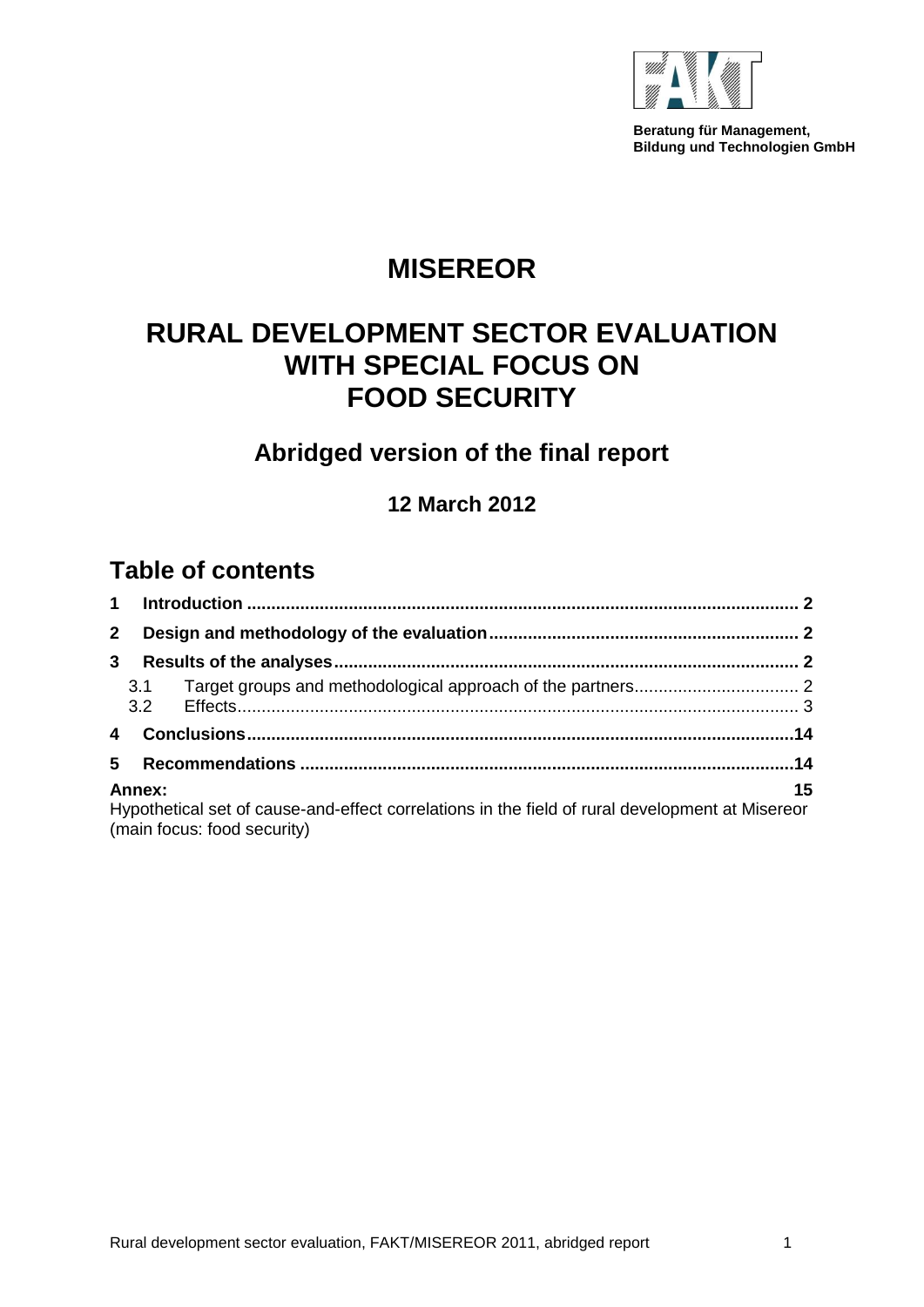# <span id="page-1-0"></span>**1 Introduction**

In 2010-2011 MISEREOR had its promotion activities in the rural development sector evaluated, with a special focus on food security. This evaluation combined several substudies:

- A desk study which was based on the files of all 258 projects that MISEREOR had financed using German government funds, and whose final accounts had been completed between 2007 and 2009.
- The 258 partners selected were surveyed online. A total of 162 responses were received.
- Field studies were conducted for nine organisations that were legal holders of their projects.

The evaluation was conducted by the FAKT firm of consultants.

By publishing this abridged version of the final report MISEREOR wishes to make the key findings available to its partners, and encourage them to look even more closely at the effects of their work in the future. It is important to remember that agriculture varies widely between different agro-ecological regions, and between cultures. It was necessary to summarise results from quite different projects. Therefore, when studying the report readers should always check whether the findings are applicable to their own situation.

## <span id="page-1-1"></span>**2 Design and methodology of the evaluation**

For the desk study the project files were consulted. About a third of the projects reported nothing whatsoever concerning the effects of their work. On the other hand, just under one third provided a great deal of information on effects. One finding of this evaluation of rural development promotion is this: many key effects are not mentioned in the partners' project reports. The reports do not adequately reflect the projects' effects.

In the field studies it was considered very important to hold discussions with target groups and the staff of project organisations. Thus during the field trips 1,270 male and female farmers from the target groups were interviewed. To measure changes an instrument from the participatory rural appraisal toolbox was used (among others) – the trend analysis [\(www.ngo-ideas.net/analyzing\\_trends\)](http://www.ngo-ideas.net/analyzing_trends) – which was applied in 34 villages. In trend analyses the population assess the degree to which the selected aspects have affected their reality. These data can be considered highly credible. The project staff consulted also knew a great deal about the effects of their work that often go unmentioned in the reports.

## <span id="page-1-2"></span>**3 Results of the analyses**

## <span id="page-1-3"></span>**3.1 Target groups and methodological approach of the partners**

Most of the projects studied target, either directly or indirectly, the rural poor. Groups with poor food security are being reached. Many of the groups in question are particularly marginalised.

Most of the project organisations make a blanket assumption that they are reaching poor groups because those sections of the population with whom they work are poor within the context of their society. Often this is true. However, in rural areas and among minorities there are not just two groups, i.e. poor people on the one hand, and a number of relatively well-off individuals on the other. There are also various strata and different types of poor people within a village. However, only very few projects report any analysis of differences in poverty in the villages. Very few general statements or explicit strategies are to be found that indicate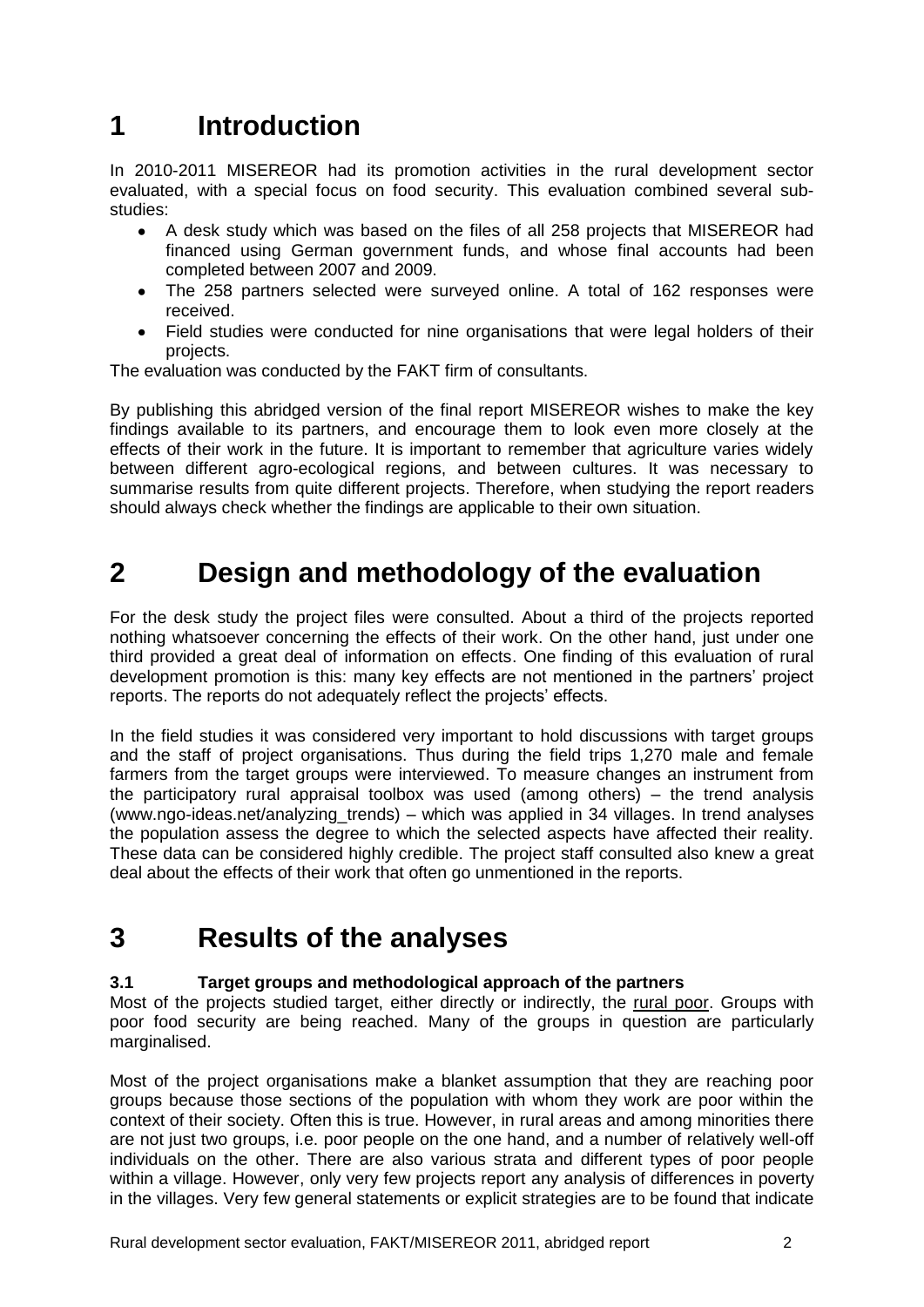how the project organisations wish to address differences in poverty. Landless farmers are only rarely specified as a target group, for instance where small animal husbandry and home gardens have been propagated. Some organisations did specifically target various poor groups (Box 1). Where partners work systematically with the very poor in a village, the poorer groups do gain particular benefits.

#### **Box 1: Differentiated poverty analysis**

Only few projects report having conducted a differentiated poverty analysis. One organisation reports conducting special workshops for families with especially low incomes, for whom a specific approach was introduced that was more successful in generating benefits than the organisation's standard approach. Another organisation placed a special emphasis on undernourished children. One organisation operates in districts of high poverty, where special efforts are made to enable poor groups to use new technologies. In a project for pastoralists it emerged that small herds have a higher mortality and higher costs per head of livestock, but that the situation for the poorer groups in the project is improving in that the difference between them and the better off is being significantly reduced. One organisation has clear criteria for defining and focusing on the poor, while another reports that many tenants were not part of the land rights reform. Yet another reports that switching from single courses lasting a year to several courses lasting weeks makes it easier for poor farmers to participate.

Youth were an explicit target group in only a few projects. Where young people were specifically targeted, their involvement assumed a variety of forms. One farmers' association was the product of youth pastoral work. It was co-initiated by young people, and is designed to counteract rural exodus by young farmers (both female and male). One project succeeded in reducing youth unemployment figures.

Many organisations pursue a participatory approach. There are, however, a wide variety of definitions, approaches and degrees of participation – ranging from highly input-based and directive approaches to those in which the target groups themselves set the priorities of the project activities. It is easier to organise participatory decision-making where self-help organisations exist. Practical expertise in applying participatory rural appraisal methods was low among some partners, even though they were familiar with the concept.

The farmer-to-farmer approach is highly conducive to mutual learning. Farmers are trained, apply new approaches on their farms and transfer their experiences. Project experiences were usually highly positive where farmers were identified as promoters in a selection process.

Exposure programmes for target groups are used to raise awareness and transfer practical expertise.

## <span id="page-2-0"></span>**3.2 Effects**

The projects have a variety of effects and make a considerable contribution toward enabling the rural poor to improve their situation. For some of the projects, all the outcomes and impacts described in the set of cause-and-effect correlations (see annex) did occur. Concerning the question of why many partners do not report their effects, we found that only few organisations systematically survey them. Within the organisations, to differing degrees people take a more narrative approach to reflecting on impacts and outcomes. Organisations do learn from the effects they generate. On the other hand, they sometimes fail to draw the consequences from the effects they have either achieved or failed to achieve. Many organisations collect monitoring data at the level of activities or outputs, but not at the level of effects.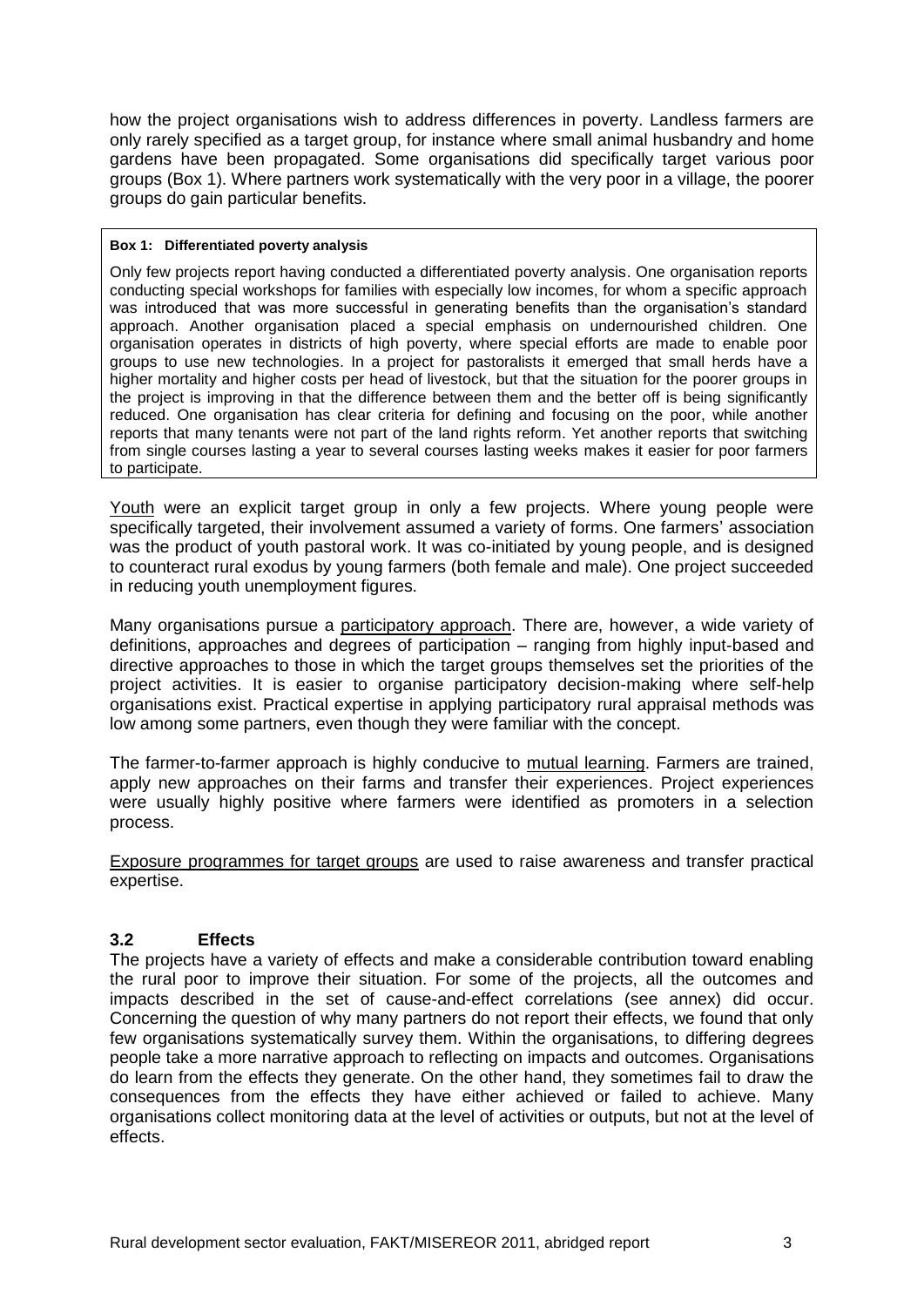## **Line of intervention I: Legal/government policy frameworks**

Many projects take influence on land rights issues and agricultural policy. With some organisations this influence is well documented at the national level. It is achieved partly by applying pressure, and partly by close cooperation with governmental agencies, e.g. participation in commissions. In some cases influence is wielded in networks with other civil society actors. Some project organisations cooperate closely with governmental agencies and maintain a systematic division of labour with them, e.g. in the reallocation of land and protection of natural habitats, where the state

#### **Box 2: Watershed protection**

In a rural district of El Salvador, village development committees emerged from the thematic working groups (agriculture, health, small animal husbandry) in nine villages, which then joined forces across their village boundaries. These committees, which represent 1,500 village inhabitants, have assumed joint responsibility for their own resources, and have drawn up rules to protect the watersheds together with the district administration. These rules are being jointly implemented and monitored.

pays for patrols against illegal logging that are organised by grassroots groups.

Farmers influence policymaking at the local level. This includes participating in local events, raising demands, appointing representatives on local commissions and having them elected on municipal etc. councils.

Governmental agencies take farmers' interests into account as a result of the influence wielded by projects, usually at the local level but in some cases also at the national level. For example, more local seed is used or the needs of farmers are taken into account in water management (Box 2).

Farmers gain access to government programmes. Government programmes vary widely in nature. Frequently they involve investment subsidies or extension support. In Brazil, together with the farmers' organisations one partner acquired government project funds to build cisterns for the target groups that exceeded the scope of the support provided by MISEREOR. In the Philippines, farmers secured the repair of rural tracks with government support. Farmers often also gain access to social and educational programmes.

Fewer projects report certain access to land or greater legal certainty. Only a small proportion of projects deal with this issue. Resistance is considerable. Many land claims are still being processed, even where projects have been running for three years.

## **Line of intervention II: organisational development/self-help**

Many organisations report that disadvantaged groups participate on an equal footing. Depending on the project, though, this involves different groups. It is often reported that women's participation improved during the project funding period (Figures 1 and 2).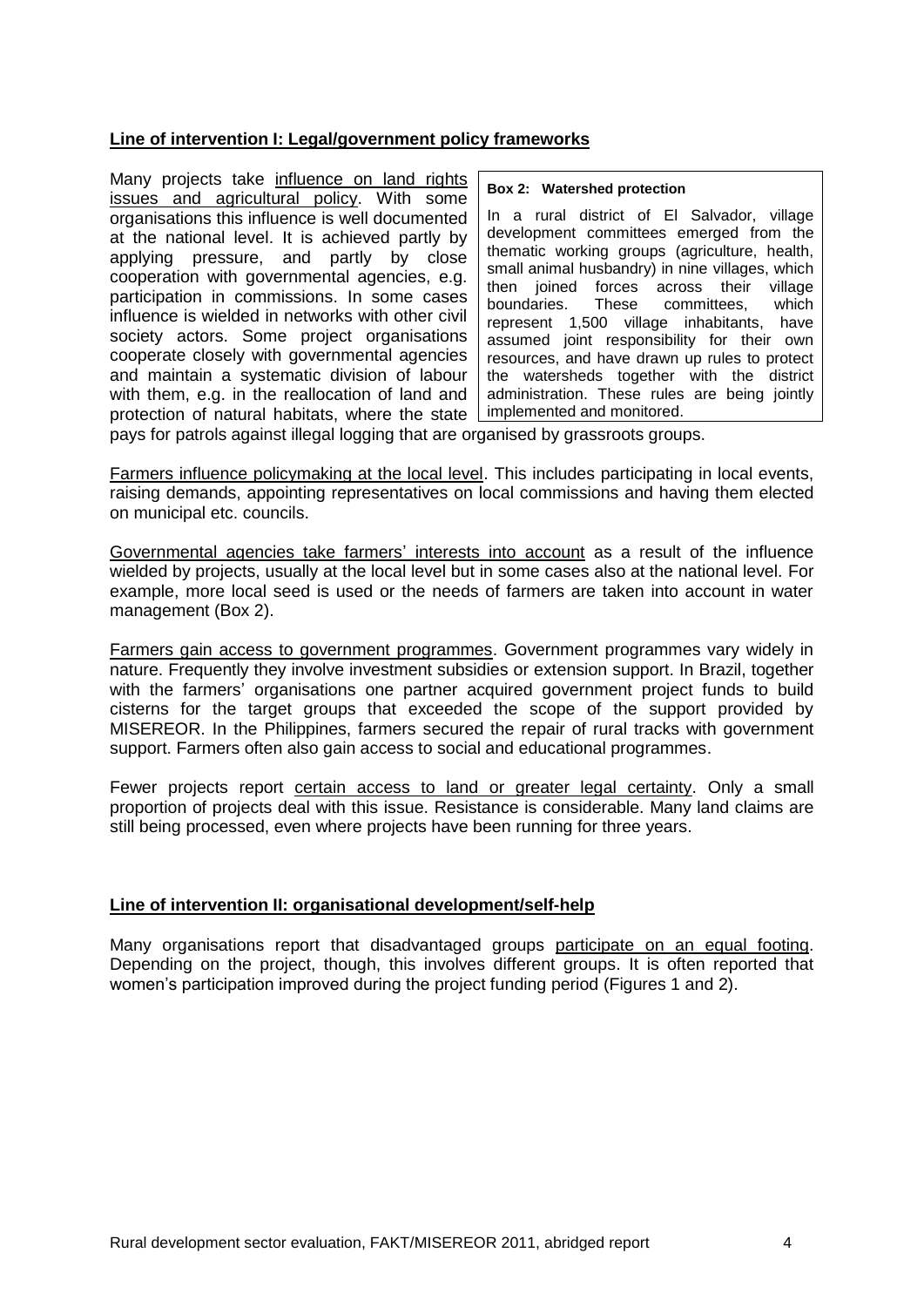**Figure 1: Trend analyses of participation by women 2004-11**



*Explanation*: In three villages in Uganda, groups discussed how women's participation in decision-making had changed over the last three years. In villages 1 and 2, mixed groups were interviewed. In village 3, men (group 3) and women (group 4) were interviewed separately. On a scale of 1 (very little) to 5 (a great deal), significant improvements were evident.

**Figure 2: Trends in women's participation 2004-11**



*Explanation:* On the basis of the data and further discussions, the evaluators rated the trend on a scale of -2 (major deterioration) to +2 (major improvement). Figure 2 shows the trend for the groups in Figure 1. An evaluation of 30 trend analyses from seven field studies also shows predominantly an improvement in women's participation.

People and groups compare notes, exchange experiences, networks organise themselves. In some cases this process of exchange is highly intensive and dynamic, in that the members are able to use the group for their own individual ends, which go beyond the ends of the group per se. This often leads to a marked transfer of knowledge by the groups and to a higher degree of organisation, and occasionally also to a process of exchange between villages and at the provincial level. Some of the groups move outside their immediate sphere and contact other groups. Exchange within and among groups can lead to greater mutual respect and reduce mistrust**.**

Traditional knowledge and knowledge of marginalised groups is integrated and appreciated. Farmers are supported in returning to old or improved crops, animal breeds and cultivation methods, and in using farming innovations. The devaluation of this knowledge caused by the one-sided promotion of modern agriculture is being overcome. Farmers pass their knowledge on to others, because it delivers valuable contributions to agricultural development. Traditional practices such as seed production are being resumed. In some cases, though, traditional knowledge does not help farmers, e.g. in cases where indigenous groups become sedentary and are forced to abandon slash-and-burn agriculture.

The projects help bolster self-confidence among the farmers. Groups feel that they 'own' the activities. Self-help potential is thus strengthened, and cohesion improved. Farmers' willingness to acquire new knowledge has increased. In some cases this has led to groups developing significant innovative capacity.

Farmers display autonomy of action performed in a spirit of solidarity. This can manifest itself in farmers' associations functioning self-reliantly. Autonomy can also be manifested through advocacy, the claiming of rights and the monitoring of public duties. The population are occasionally willing to take more risks.

Effects on other social spheres are very rarely reported, even though they occur often. For instance, farmers participate in the general development efforts of their local authority or are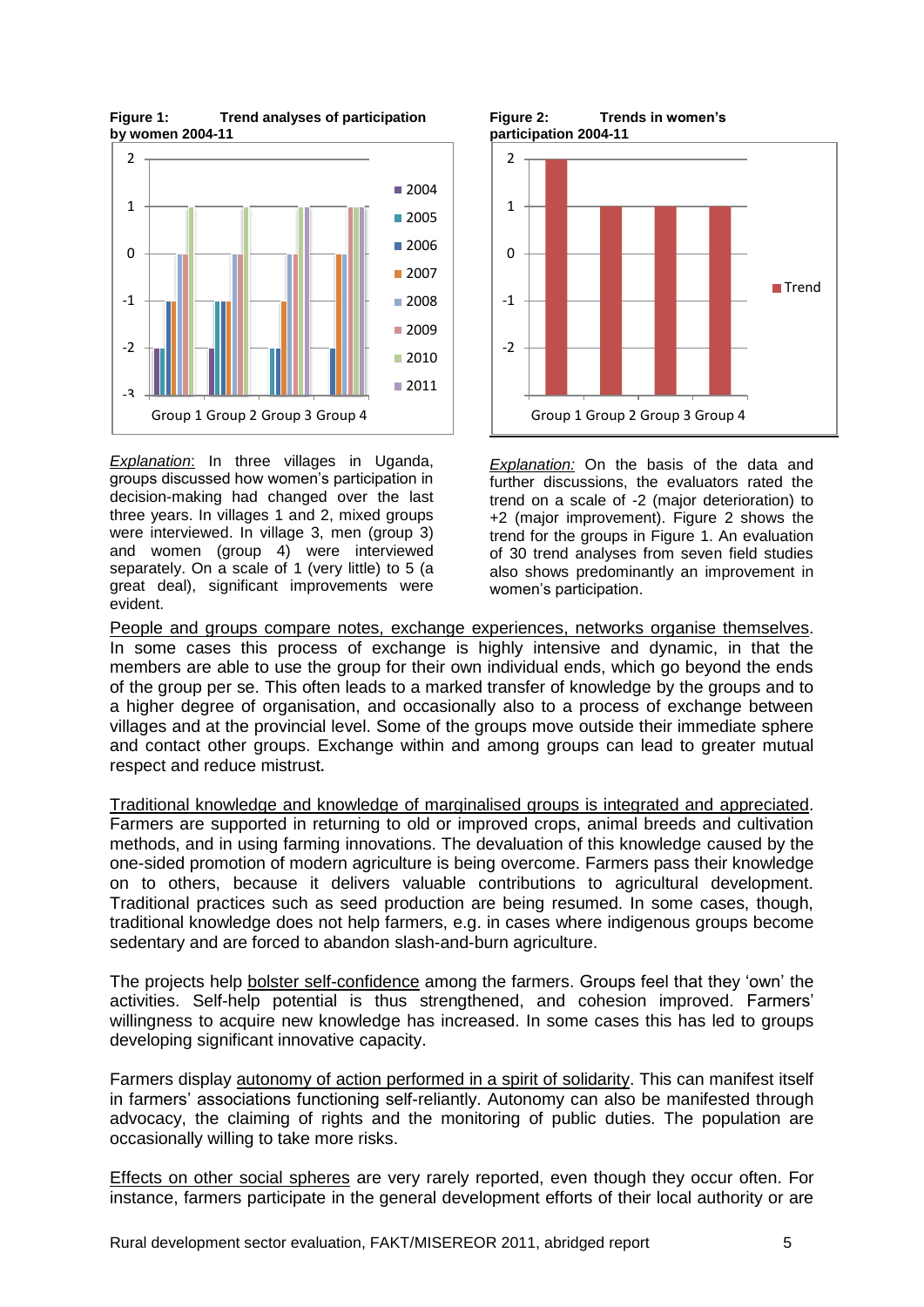elected onto the local administration. Often it is not evident whether their participation in committees and councils is confined to food security issues, or goes beyond that. Farmers are demanding their right to have a say and are developing new economic activities (Box 3). School education is improving (Table 1).

#### **Table 1:School education and literacy**

| <b>Trend</b>        | Rating      | <b>Score</b> |
|---------------------|-------------|--------------|
| Major improvement   | $+2$        |              |
| Improvement         | $^{\bf +1}$ |              |
| No improvement      |             |              |
| Deterioration       | -1          |              |
| Major deterioration | $-2$        |              |
| Total               |             |              |

*Explanation: In 13 trend analyses, groups discussed developments in children's school education (10) and women's literacy (3). The trends were largely positive.*

#### **Box 3: Village initiatives**

In a village in El Salvador, committees were formed which in cooperation with the local authority are managing household drinking water supply. They are also taking care of road maintenance in the highly mountainous terrain of the widely scattered village.

In a village in Venezuela, located not far from the link road to Puerto Ayacucho, the highly active village community not only maintains a communal field with fruit trees, but in 2010 also began establishing poultry fattening without external support. Right now the villagers are also considering directly marketing their surpluses with a stand at the side of the road to Puerto Ayacucho.

### **Line of intervention III: agricultural production**

Farmers use services made available to them in agricultural production and natural resource management to improve their agriculture and their life situation as a whole. With one partner 90 % of the target group used the measures, in addition to which there are also dissemination effects in neighbouring villages.

Water availability has increased. Less water is wasted. At many locations, the groundwater level has risen. This greater water availability means that fewer farmers have to migrate for part of the year.

The soil has become more fertile, usually as a result of organic fertilisation and soil protection measures, and occasionally due to reafforestation, and the cessation of slash-and-burn practices and burning of crop residues.

The quality or quantity of the animal population has increased. In a study of one project partner, the project target groups report improved livestock health and better fodder twice as often as do a control group not directly involved in the project. Other examples are fish farming and livestock housing.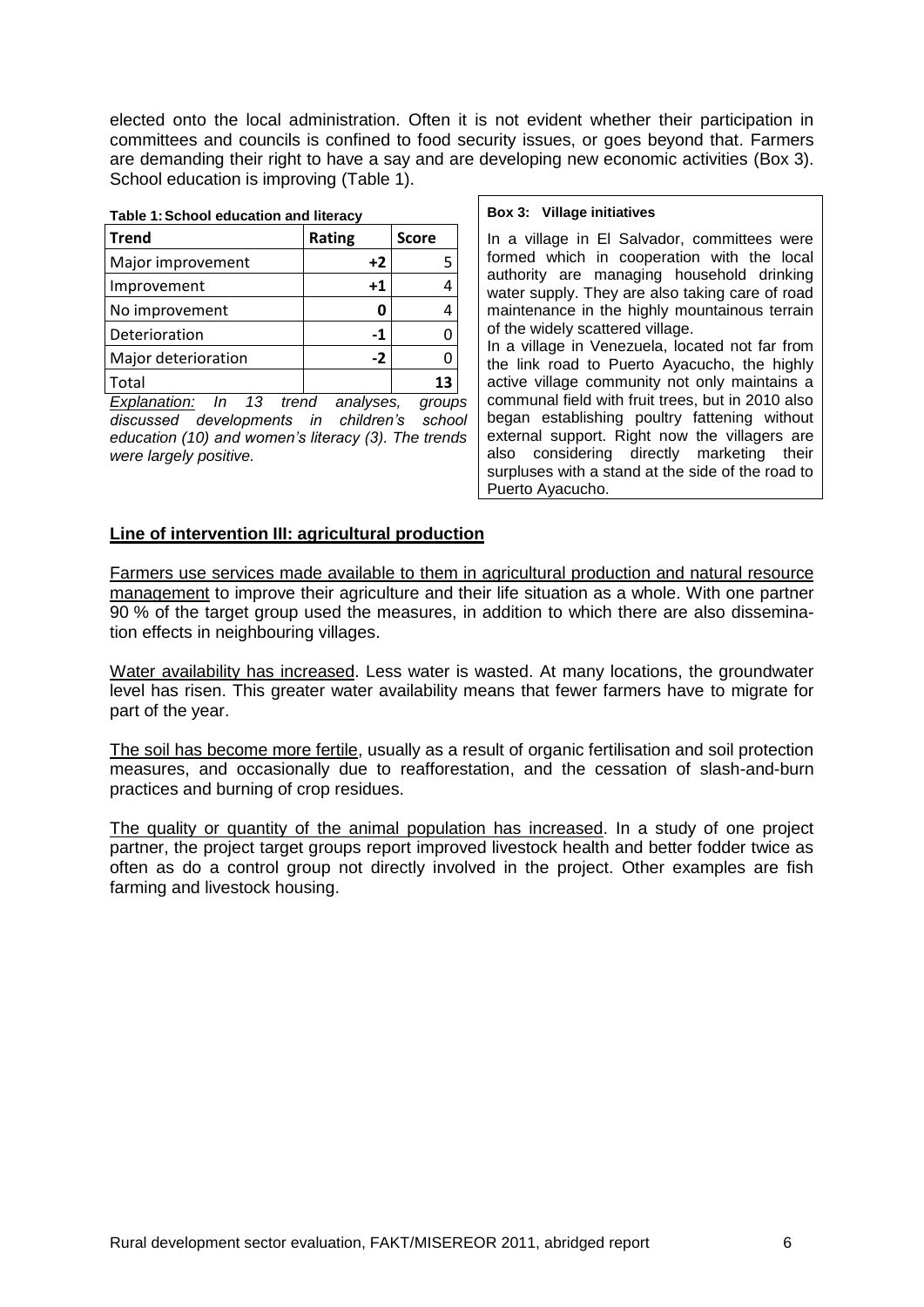

*Explanation: In the online questionnaire the project implementing organisations were asked whether their activities in the lines of intervention III and IV were used by farmers. There were significant differences between the various activities, but for all the activities more than 60 % stated that they observed the activities being used at least occasionally.*

Seed is more readily available or of higher quality. In many project regions local varieties were in decline or about to disappear, until propagation was resumed with project support, and the varieties were once again disseminated in the regional context through organised exchanges. In the field studies in Latin America it was mostly a case of hybrid seed being replaced once again by local or regional varieties. Elsewhere, it was bred high-yield varieties that were replaced.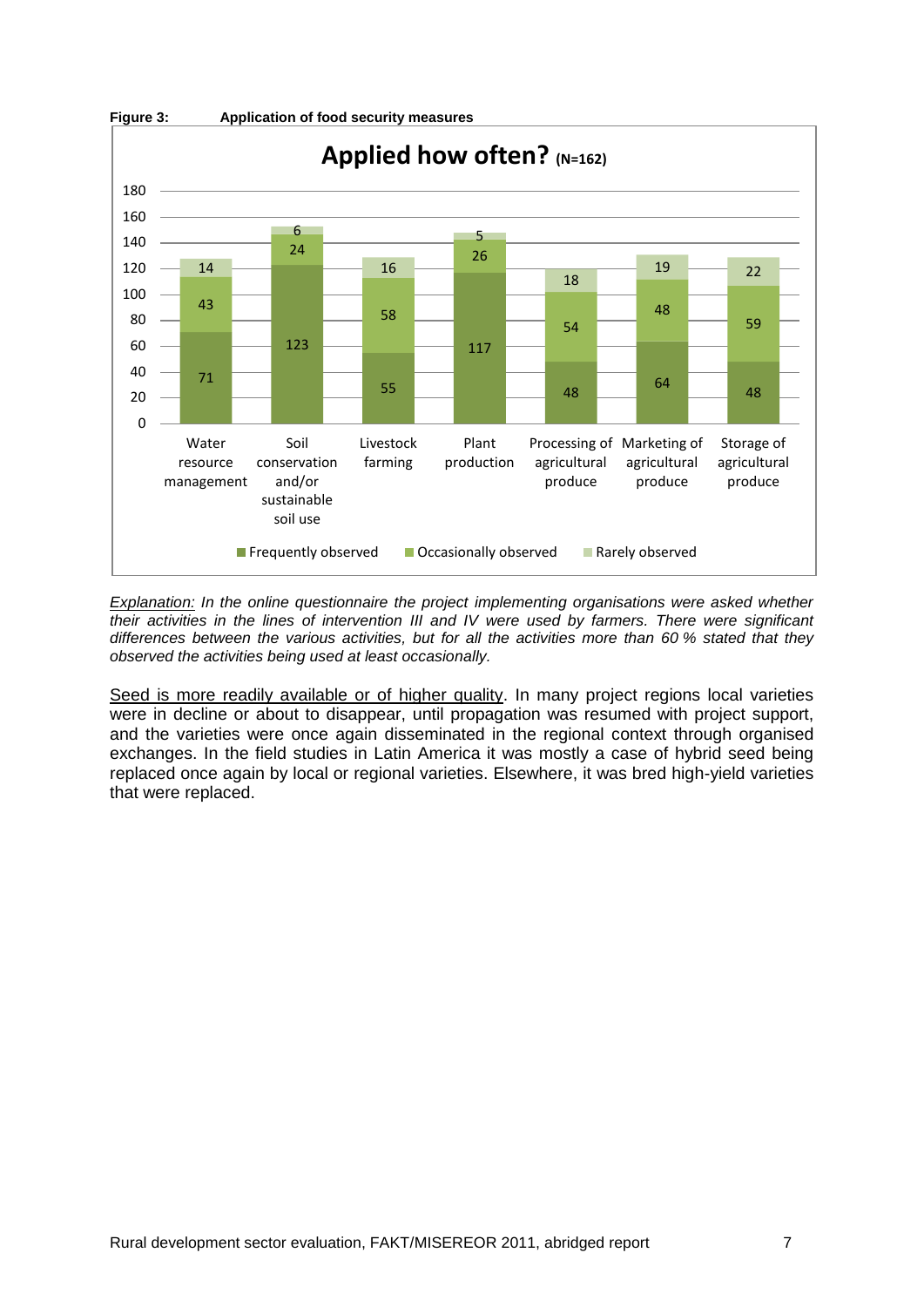

*Explanation: Four questions in the online survey concerned the availability and quality of food, income and agricultural debt. Around 80 % indicated that food security had improved significantly or hugely, two-thirds said the same thing about agricultural income and 42 % gave the same response concerning the reduction of debt. No more than 5 (3 %) stated that the situation had remained the same or deteriorated.*

Agricultural production is diversified. New crops or vegetable production, or animal husbandry, or new cropping methods such as agroforestry or crop rotation are being introduced.

Yields are stabilised or increased. Some farmers remain at the subsistence level, while some yields increase significantly. Some of the projects anticipate higher yields two years after switching to sustainable agriculture, which often means after the project funding period has come to an end.

Expenditure on inputs falls. Farmers need to buy-in fewer external inputs, because they produce seed themselves or obtain it at local costs, or because they are substituting mineral fertilisers with organic fertilisers, and require fewer pesticides due to cultivation measures and plant treatment agents that they have produced themselves. In a number of cases treadle pumps are saving diesel costs for pumping water, while in other cases the costs of veterinary services are being saved.

Farmers have more food. Where only very little land is available (landless farmers who only have vegetable gardens) it may not be possible to achieve full food security, but food security can be improved. Some partners report that higher yields are used by farmers for their own consumption (higher quantity, better quality) (Figure 5).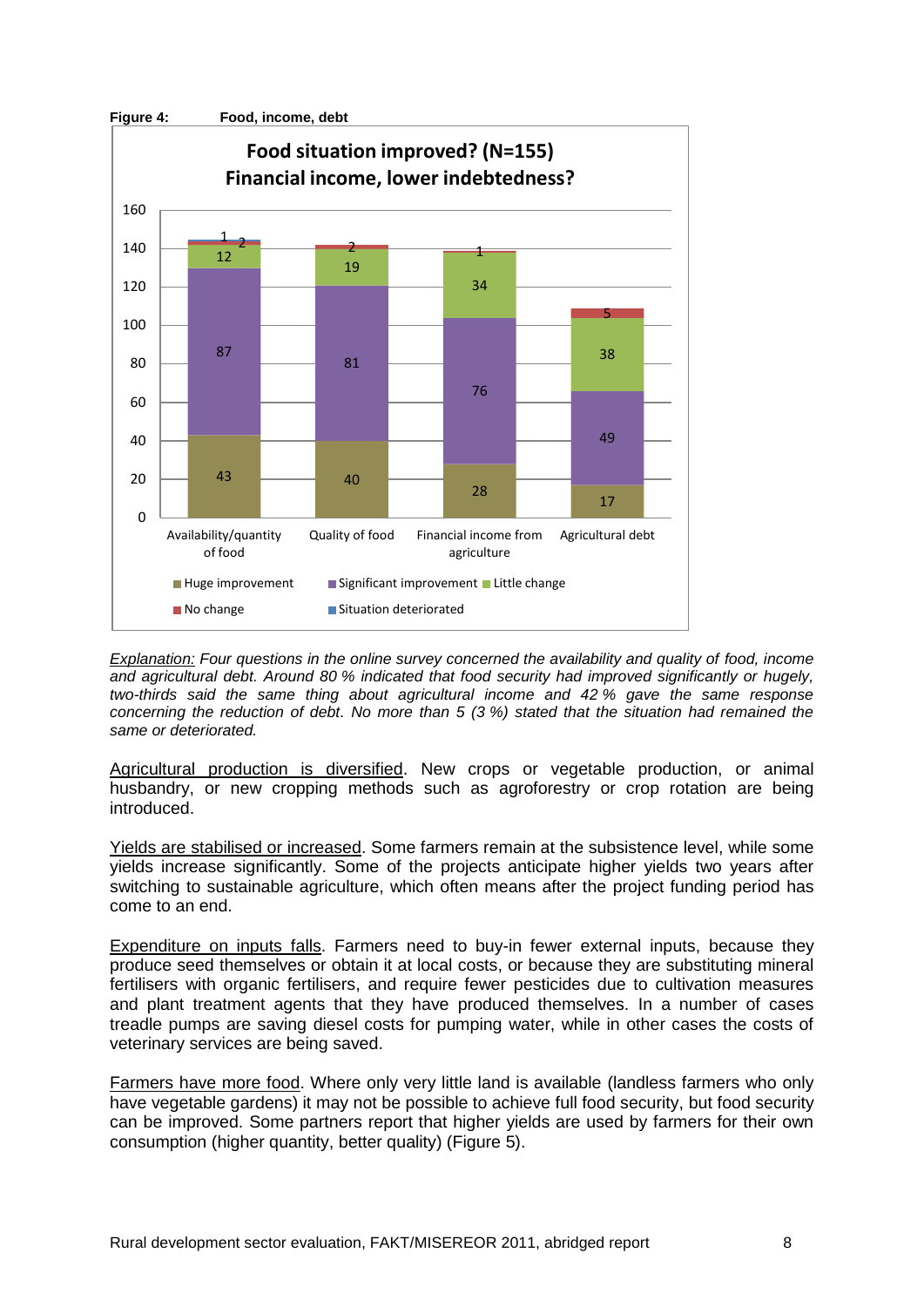Income rises. There are many reports of evidence of higher income: more children now go to school, people save up, build houses or install electricity, purchase valuable items or animals, buy land, spend money on health.



**Figure 5: A schoolchild's diet in Peru in 1996 and 2011**

*Explanation: A group of adults were asked what a typical schoolchild's diet would be in 1996 (top row) and 2011 (bottom row). Breakfast on the right, lunch in the middle, evening meal on the left. The components of this diet were illustrated and written down on cards. Over the course of these 15 years, the schoolchildren's diet became richer and more varied. The evening meal in particular became much more varied. This project led to more fruit and vegetables being cultivated in the home gardens.*

Debt is reduced or avoided. Loans taken out with merchants are reduced. This is not mentioned often, however. At the same time, savings and credit programmes enable farmers to take out higher loans for investment or income-generating measures.

## **Line of intervention IV: post-harvest procedures**

Agricultural produce is better processed. Some produce is processed by farmers for their own consumption, some for market. Market products with added value include for instance jam, dried bananas, basketry, cassava flour and processed cashew nuts.

Marketing is improved. This occurs partly through urban markets, partly as a result of buyingup by the state. While there are quite a few market successes, problems are also reported time and time again: excessive transport costs, inadequate product diversity, complex certification, too little sold, too little market information. Only few partners promote ecocertification or participate in fair trade. In the field study in Brazil, local non-certified ecomarkets were operating that made a contribution to marketing.

#### *Farming families are better able to cope with crisis situations*

For 47 out of 65 organisations, the conclusion of the evaluation was that farming families are indeed better able to cope with situations of crisis.

#### *Farming families enjoy more sustainable food security*

None of the project implementing organisations conclude that farming families or a proportion of them enjoy sustainable food security. However, we can conclude that the food security of many farming families is more sustainable now than it was before the projects.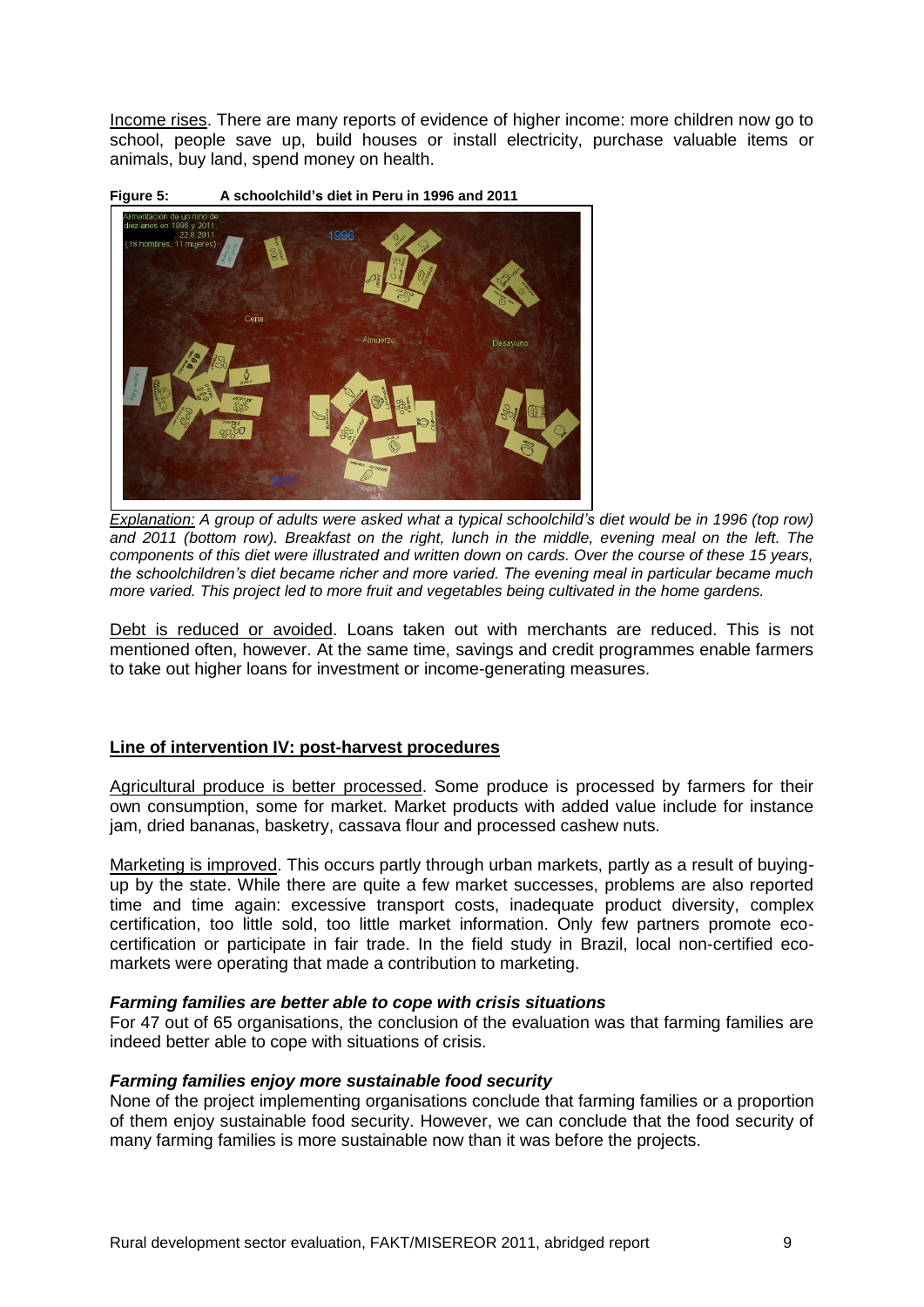#### **Box 4: Strengthening resilience in El Salvador**

In 2002, several communities in Jujutla district approached the organisation with a request for food aid. The background to this was the fall in the price of coffee, which led to the owners of the coffee *fincas* stopping production and laying off their workers. In the communities affected, up until then all families had been almost exclusively dependent on this income for food. Losing their jobs thus threatened their livelihoods. In view of this heavy external dependency the organisation strengthened family-based agriculture. Families learned to cultivate home gardens and to appreciate their own produce more highly. Within a few years the farmers succeeded in securing the subsistence of their communities through their own production activities. Today they see the opportunity to work on the coffee *fincas*, which has since returned, as an opportunity to generate additional income rather than as a basic necessity for survival.

### **Negative effects and no effects**

Negative effects were rarely reported, though when pressed, some partners did admit that they occurred. They are context-specific, however. It appears that partners do not focus on negative effects, or do not disclose them. In the two field studies in Mali and Uganda target groups were systematically interviewed about negative effects, and quite a few of these interviewees told of such effects (Box 5).

#### **Box 5: Negative effects in some projects**

- 1. High expectations, demoralisation and low level of self-help in the villages caused by unrealistic local development and investment plans.
- 2. A section of the forest administration is losing influence and (illegal) income due to community control of natural resources, and is therefore sabotaging the environmental management plans.
- 3. In some families there is increased consumption of alcohol by both sexes, as well as more domestic violence, and increased income from marketing is being wasted.
- 4. Increased pressure on natural resources  $\rightarrow$  logging, overgrazing, erosion.

A number of interventions show no visible effects. This relates to parts of projects.

## **Effects disaggregated by poor strata**

When effects are disaggregated by strata of the poor population, it occasionally becomes clear that farming families with very little land profit from the measures and are less dependent on wage labour for earning money, or that their options for wage labour and retail improve. In field studies we established that those poor individuals who are the first to show an interest, and who often have access to rather more resources and higher risk potential, are pioneers in applying measures. Individuals who are poorer than these were then often reached later, once they were able to assess the risks and barriers had been overcome.

In some field studies we found that the poorest of the poor, who do not have the option of providing for themselves through their own labour (people living with disabilities, the sick, the elderly, orphans, victims of disasters), profit indirectly through solidarity. In Mali, orphans received better support. In the Philippines, disaster victims received special help. In Brazil, collections were held for particularly needy individuals. This was made possible by the greater cohesion and the better economic situation generated by the projects. Not a single case of negative effects on the poorest of the poor was found, though in Uganda there was a case of a project creating greater inequality: the situation of livestock farmers improved, while for the large majority of the population who do not possess any livestock, no improvements were evident

#### **Effects disaggregated by gender**

Partners reported clearly positive effects on women's status and self-confidence. In one project, women switched from less profitable wage labour to horticulture. Women were more actively involved in self-help organisations. The indicator for the improvement of women's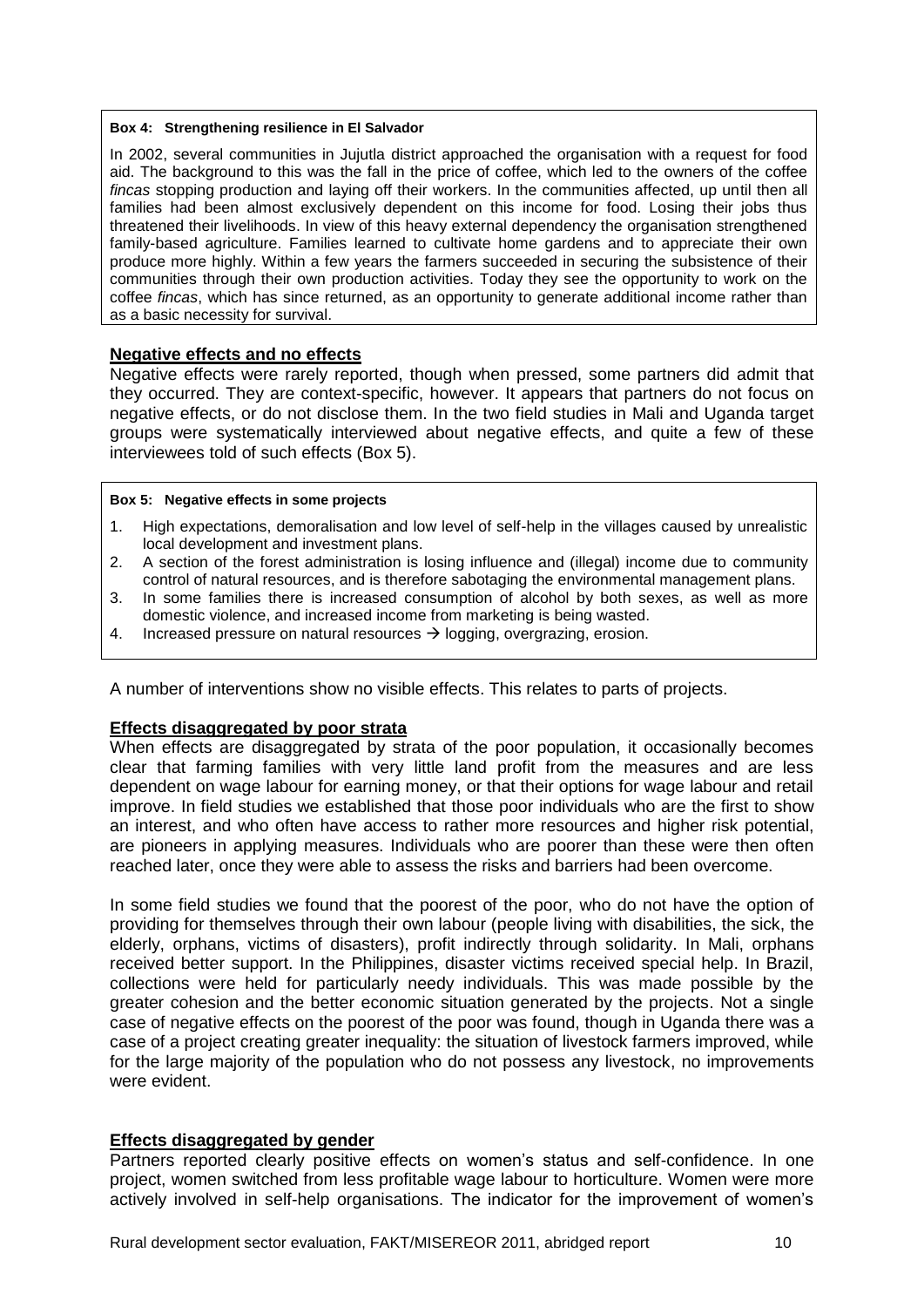status is the increase in the number of women in leadership positions, especially in mixed groups. In one project, for instance, 48 % of the chairpersons of grassroots organisations are women. It was often reported that women now play a more committed role in public debate. In some projects they formed their own women's organisations, in some cases without this having been planned by the project. They took on political office at the local level, sometimes even rising to national committees. Women whose cultures do not allow them to assume such political positions were now at least able to move around outside of the household.

Even where women are less intensively involved in a project, the activities that are relevant to them can nevertheless bring about a major improvement compared to their previous situation. Conversely, neglecting cultural aspects that are specific to women can also lead to women profiting less from the project.

One partner focused especially on promoting women's interests, which led to the men, who had only very limited opportunity to participate in the credit programme, expressing their displeasure. The partner had not conducted either a gender analysis or gender sensitisation measures.

## **Dissemination**

Measures are often disseminated beyond the immediate target group ('multiplier effect'). Questions on this were included in the online survey. With respect to the seven measures of the lines of intervention II and IV, between 46 % and 83 % of surveyed partners stated that they have observed individuals who do not belong to the immediate target group using the project measures either 'occasionally' or 'frequently' (see Figure 6). Other observations confirm this. Dissemination is seldom mentioned in reports, but occurs frequently.

It occurs spontaneously, and often without the knowledge of project staff. Farmers' associations gain new members, or new associations are even formed without any input from the project. In some cases, dissemination is practised systematically. In Uganda, groups of livestock farmers were rehearsing songs praising the benefits of vaccinating cattle. In Bangladesh, a project now only goes into villages where farmers have already made a start with certain practices such as seed trial plots or vegetable cultivation. Figure 7 shows an example of how the dissemination of agricultural methods was surveyed in the field study in Peru, and how some of the methods were disseminated while others were not.



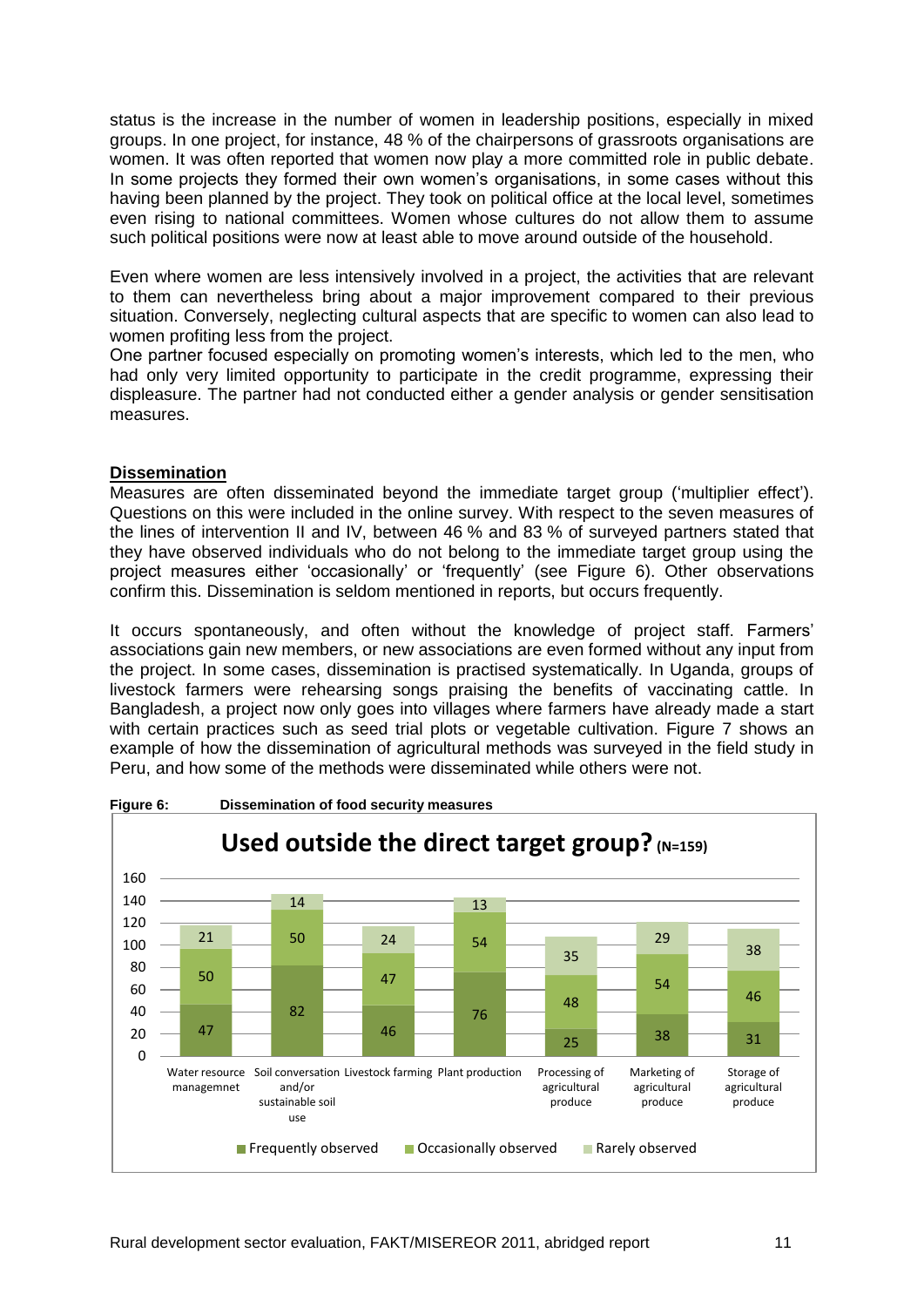



*Explanation: Farmers discussed the dissemination of organic farming methods, starting from their village. In the middle of the floor we see the methods that they themselves use: application of natural pesticides and plant boosters, vegetable cultivation, fruit tree grafting, natural fertilisers, soil protection. These are surrounded by the names of four neighbouring villages. In all these villages one practice was adopted: organic fertilisation.*

### **Macro-effects**

Many partners report that their projects have an effect on governmental agencies, other NGOs and in one or two cases the private sector at the local level. Some partners contributed toward a modification of government strategies at the national level.

#### **Box 6: Self-employed well diggers in Cameroon**

The well diggers that used to be salaried project employees today work in the GOIB association. On behalf of GOIB and other projects they now bore wells, and construct stream bank protections and fords etc. This also stimulates small businesses and ensures that technical expertise remains in the region.

At the local level, fishermen for instance gained the right to use certain lakes and to prevent the diking of rivers. In the Philippines a project was successful in obtaining an official ban by the relevant authorities on large-scale logging. In El Salvador, through networking activities MISEREOR partners succeeded in getting local seed exchanged at district level, bred at the national level and propagated on a massive scale, creating a demand among cultivators (Box 7). Political pressure generated at the local and national levels led to a situation in which it was no longer an attractive option for the multinational seed producers to introduce and cultivate genetically modified seed in El Salvador, even though this would have been legally possible for research purposes. The partners who had joined forces in a platform gained key legitimacy from the fact that they had a joint practice of promoting local seed, which was broadly applied by farming households and propagated by groups. In this case, the national and local levels combined to bring about a successful outcome.

#### **Box 7: Seed project in El Salvador**

To protect local seed in El Salvador an intensive process of propagation of local varieties, seed exchange at the regional level and seed improvement at the national level was launched. In the community of Jujutla the cultivation of a local maize variety (Santa Rosa) has now been extended from just a few plots to 175 ha. For the last three years a regional seed festival has been held every year in the centre of the community at which local wealth is celebrated, and seed is bought and exchanged across the region and beyond. This festival is now being staged without the support of the project organisation and has become an important event even beyond the region itself. At the national level the agricultural research centre (Centro Nacional de Tecnología Agropecuaria y Forestal – CENTA) together with the project partner has launched several national programmes for the participatory breeding of local bean varieties, plus a seed multiplication programme for local maize.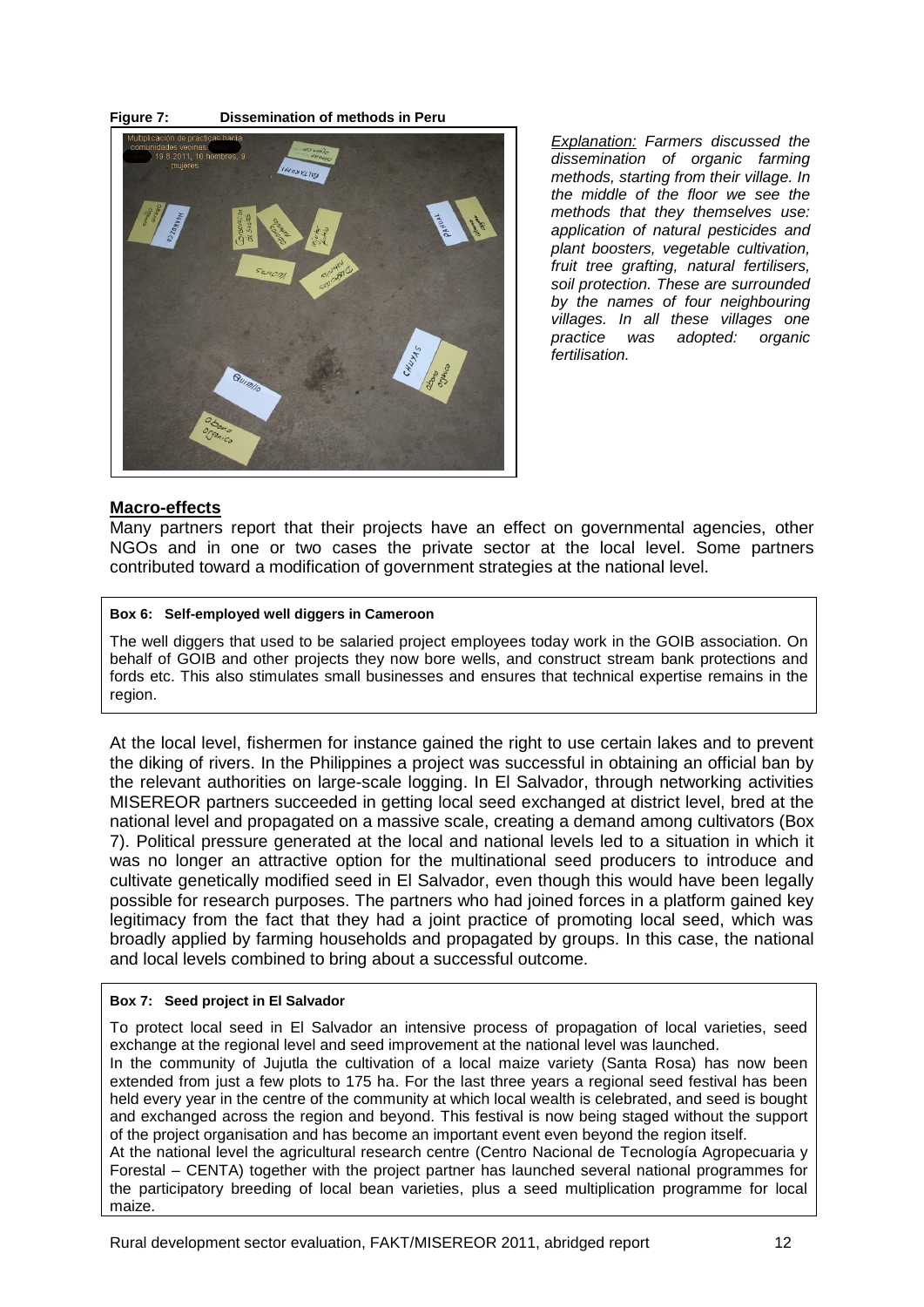In a project with a veterinary component, target groups are continuing activities such as the procurement of medicinal drugs, vaccination campaigns and the continued development of feeding. This was made possible by the fact that the government picked up the project ideas, carried them on and in doing so transmitted them beyond the target group. The scaling-up strategy, which involved cooperation with other NGOs and the government (both of which are implementing the activities themselves), was a success.

#### **Box 8: Farmer innovations in Burkina Faso**

In the last few years some 300 farming innovations were developed in the numerous research groups (e.g. various products to control poultry diseases and parasite-induced diarrhoea in goats, cattle feed supplements, mineral licks, alternative roughage conservation methods, innovative marketing expertise etc.). The dissemination of these new developments and technologies is proceeding step by step. More than 18,000 small-scale producers (farmers, horticulturists and livestock breeders) actually use the products or traditional remedies of the research groups.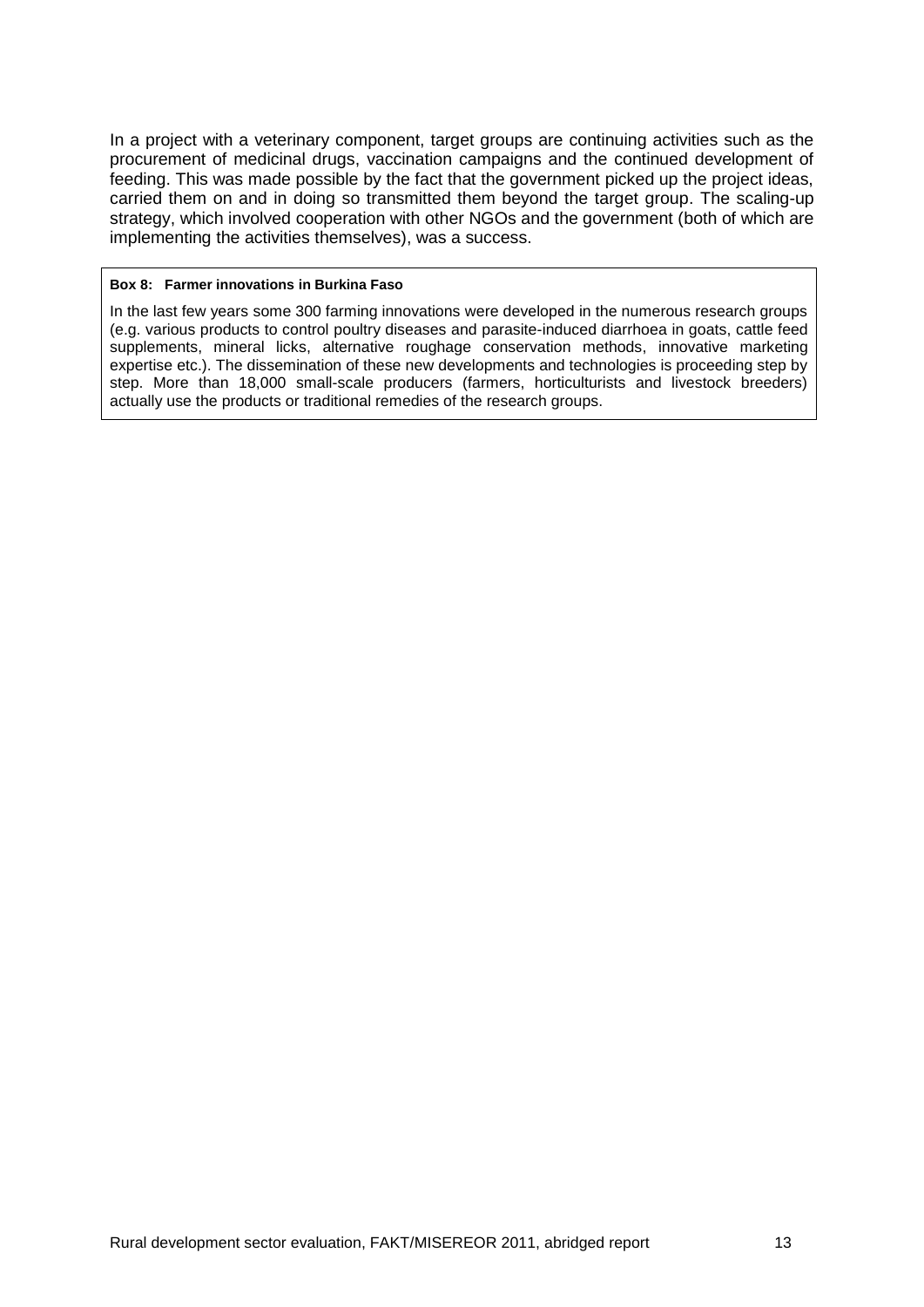## <span id="page-13-0"></span>**4 Conclusions**

From the available data the conclusion can be drawn that farming families are better able to cope with crises and enjoy more sustainable food security. MISEREOR is helping improve and stabilise food security. Sustainable agriculture that relies on a few external inputs is much more appropriate for small farmers than a high level of external inputs. The approach promoted by MISEREOR is appropriate and effective.

## **Efficiency**

Occasionally the reports contain remarks on the efficiency of specific measures. Rather more frequently remarks were to be found on increased efficiency at the target group level. It emerged that it had only been possible to comment on the efficiency of individual aspects of projects. The evaluation concludes that, as a rule, the level of efficiency is appropriate or good.

## **Sustainability**

Projects do not plan sufficiently for the transition to the period after external support. Nonetheless, particularly in the field studies, it was evident that many of the sustainable agriculture practices introduced among smallholders were being continued after the support had come to an end. Self-help organisations also continue to exist and are beneficial for the target groups.

## **Conducive and constraining factors**

The projects achieved varying degrees of success with their various interventions. Therefore both conducive and constraining factors were analysed.

It is conducive to the effectiveness and sustainability of measures when the project implementing organisation possesses expertise, creativity, motivated personnel, a good rapport with the target group, and credibility as a result of the longstanding nature of its work. Some partners lack sectoral expertise, and some lack expertise in organisation building.

Further conducive factors are supportive state structures and suitable markets. Constraints include land scarcity, poor infrastructure, government subsidies, and a vigorous propagation of high-yield varieties by private enterprises and public authorities.

When target groups are strongly committed, projects are more effective. To help ensure that this is the case, interventions should be relevant to them, engage with their knowledge and traditions, and meet their needs. Intensive participation is thus a conducive factor. Project success is constrained by a shortage of operating resources, a high expectation of external support, short-term thinking by farmers, and village conflicts.

## <span id="page-13-1"></span>**5 Recommendations**

The evaluation formulates seven recommendations for this sector. These are: (1) strengthen dialogue with partners on sustainable agriculture and participation; (2) ensure multiplication of desired effects; (3) focus more sharply on different strata within the poor population; (4) support partners in managing for outcomes and impacts; (5) pay attention to effects that tend not to be reported; (6) foster sustainable self-organisation; (7) allow for appropriately decreasing cooperation between partners on the one hand, and target groups and their organisations on the other.

Translation from the German original by J D Cochrane and MISEREOR